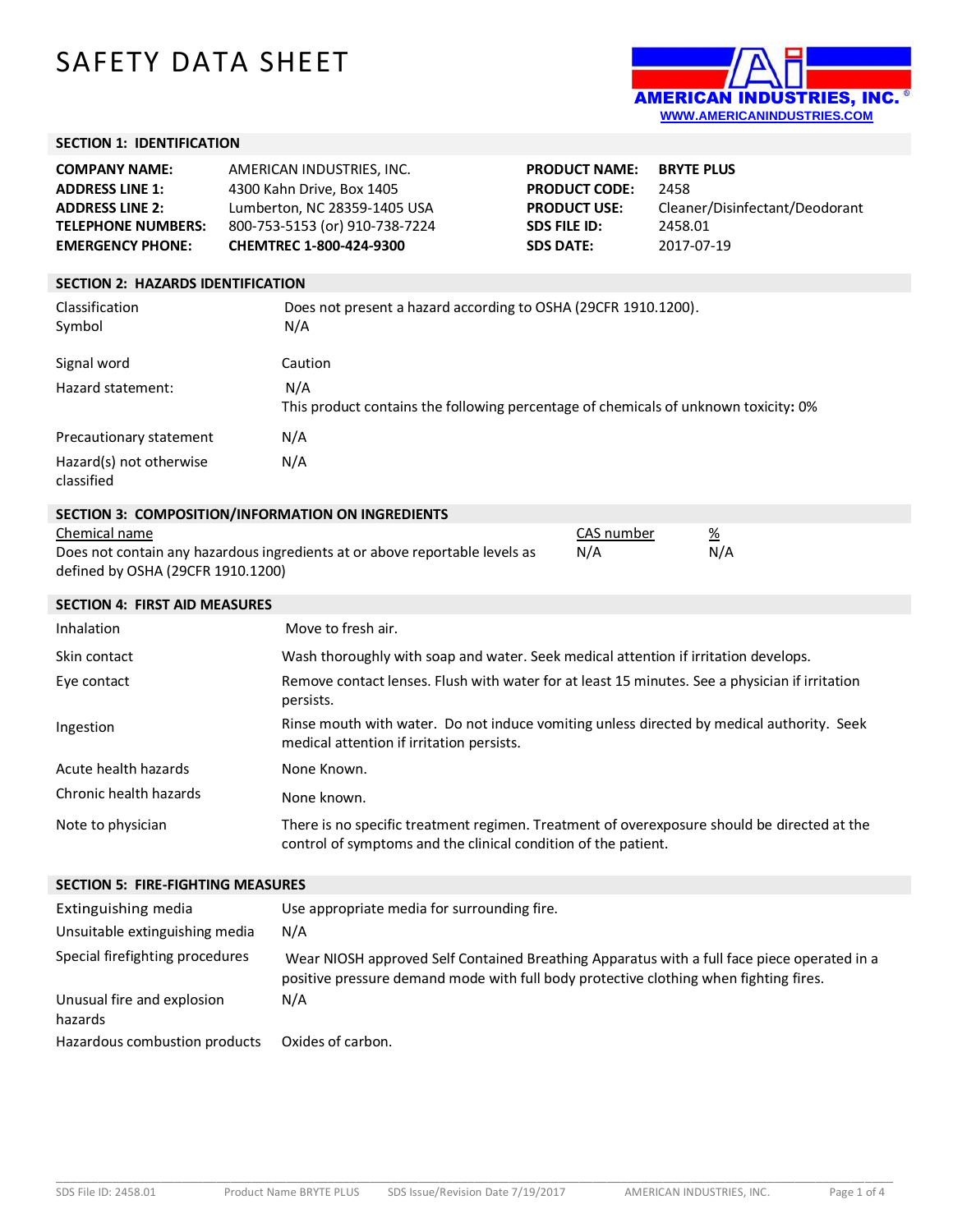| <b>SECTION 6: ACCIDENTAL RELEASE MEASURES</b>    |                                                                                                                |                 |                  |
|--------------------------------------------------|----------------------------------------------------------------------------------------------------------------|-----------------|------------------|
| Personal protective equipment                    | Refer to section VIII for proper Personal Protective Equipment.                                                |                 |                  |
| Spill                                            | Mop or soak up with appropriate absorbent material. Remove out of doors. Flush with water.                     |                 |                  |
| Waste disposal                                   | Dispose of in accordance with federal, state, and local regulations. Non-hazardous.                            |                 |                  |
| <b>RCRA Status</b>                               | Non-hazardous.                                                                                                 |                 |                  |
| <b>SECTION 7: HANDLING AND STORAGE</b>           |                                                                                                                |                 |                  |
| Handling and Storage                             | Store in a cool, dry area away from extremes of temperature. Keep container tightly sealed when<br>not in use. |                 |                  |
| Other precautions                                | Keep out of reach of children.                                                                                 |                 |                  |
| Incompatibility                                  | Strong oxidizing agents, peroxides.                                                                            |                 |                  |
| SECTION 8: EXPOSURE CONTROLS/PERSONAL PROTECTION |                                                                                                                |                 |                  |
| Hazardous Component                              |                                                                                                                | <b>OSHA PEL</b> | <b>ACGIH TLV</b> |
| defined by OSHA (29CFR 1910.1200)                | Does not contain any hazardous ingredients at or above reportable levels as                                    | N/A             | N/A              |
| Engineering controls/Ventilation                 | Not required.                                                                                                  |                 |                  |
| Respiratory protection                           | Not required with adequate ventilation.                                                                        |                 |                  |
| Personal protective equipment                    | Safety glasses.                                                                                                |                 |                  |
| <b>Additional Measures</b>                       | Wash hands and clothing in contact with product after use.                                                     |                 |                  |
| SECTION 9: PHYSICAL AND CHEMICAL PROPERTIES      |                                                                                                                |                 |                  |
| Appearance<br>Odor                               | Clear blue liquid<br>Floral scent                                                                              |                 |                  |
| Odor threshold                                   | N/D                                                                                                            |                 |                  |
| <b>Boiling point</b>                             | >212°F (100°C)                                                                                                 |                 |                  |
| <b>Freezing Point</b>                            | 32°F (0°C)                                                                                                     |                 |                  |
| Flammability                                     | Not considered a flammable liquid by OSHA (29 CFR 1910.1200).                                                  |                 |                  |
| Flash point                                      | N/D                                                                                                            |                 |                  |
| Auto-ignition temperature                        | N/A                                                                                                            |                 |                  |
| Upper/lower flammability limits                  | Lower: N/D<br>Upper: N/D                                                                                       |                 |                  |
| Vapor Pressure (mmHg)                            | 17.5 @ 77°F (25°C)                                                                                             |                 |                  |
| Vapor density (Air = $1$ )                       | <1                                                                                                             |                 |                  |
| <b>Evaporation Rate</b>                          | $\leq 1$                                                                                                       |                 |                  |
| Specific Gravity (H20=1)                         | 1.01 @ 77°F (25°C)                                                                                             |                 |                  |
| pH                                               | 10.5                                                                                                           |                 |                  |
| Solids (%)                                       | N/D                                                                                                            |                 |                  |
| Solubility in Water                              | 100%                                                                                                           |                 |                  |
| Partition Coefficient:n-<br>Octanol/water (Kow)  | N/D                                                                                                            |                 |                  |
| Volatility including water (%)                   | 99%                                                                                                            |                 |                  |
| <b>VOC</b>                                       | 0%                                                                                                             |                 |                  |
| Dielectric Strength (Volts)                      | N/A                                                                                                            |                 |                  |
| <b>Decomposition Temperature</b>                 | N/D                                                                                                            |                 |                  |
| Viscosity                                        | N/A                                                                                                            |                 |                  |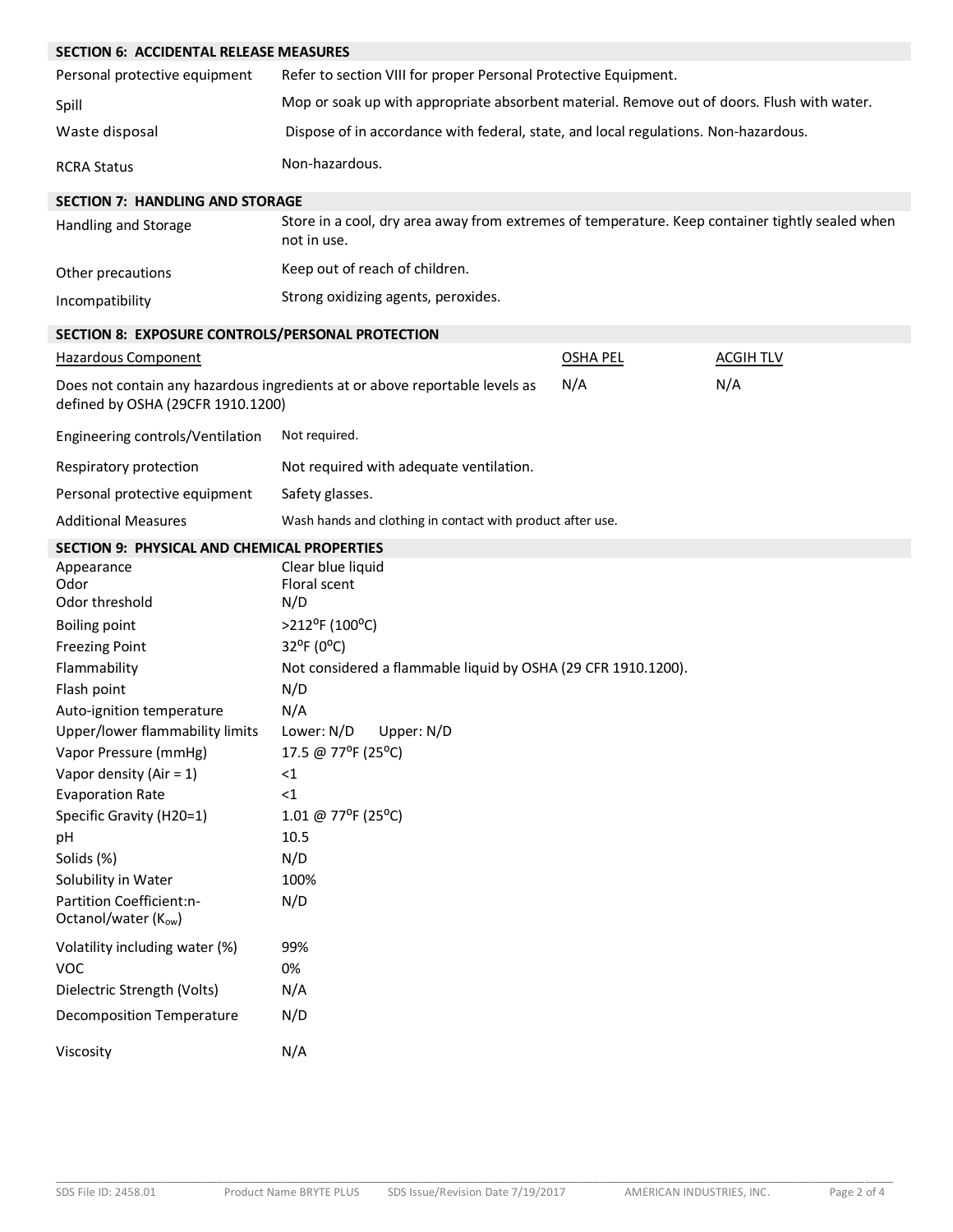| <b>SECTION 10: STABILITY AND REACTIVITY</b>  |                                     |  |
|----------------------------------------------|-------------------------------------|--|
| Reactivity                                   | None Known.                         |  |
| Chemical stability                           | Stable.                             |  |
| Conditions to avoid                          | Extremes of temperature.            |  |
| Incompatibility                              | Strong oxidizing agents, Peroxides. |  |
| Hazardous decomposition<br>products          | Oxides of carbon.                   |  |
| Possible hazardous reactions                 | Will not occur.                     |  |
| <b>SECTION 11: TOXICOLOGICAL INFORMATION</b> |                                     |  |
| Tovicological information                    | Not octablished                     |  |

| Toxicological information    | Not established.                                                                      |
|------------------------------|---------------------------------------------------------------------------------------|
| Routes of Entry              | Eyes, Ingestion, Skin.                                                                |
| Ingestion                    | Not a likely route of exposure under normal product handling conditions.              |
| <b>Inhalation</b>            | None. Exposure not likely.                                                            |
| Skin contact                 | For hypersensitive persons, may irritate the skin after prolonged periods of contact. |
| Eye contact                  | Causes irritation, redness, tearing.                                                  |
| Medical condition aggravated | Pre-existing disorders of the skin and eyes will be aggravated by over exposure.      |
| Acute health hazards         | None known.                                                                           |
| Chronic health hazards       | None known.                                                                           |
| Carcinogenicity              | This product is not considered to be a carcinogen by IARC, ACGIH, NTP, or OSHA.       |
|                              |                                                                                       |

|  | SECTION 12: ECOLOGICAL INFORMATION |
|--|------------------------------------|
|  |                                    |

| Ecological information   | Not established.                     |
|--------------------------|--------------------------------------|
| Biodegradability         | Readily biodegradable.               |
| Bioaccumulation          | This product does not bioaccumulate. |
| Mobility in soil         | This product is mobile in soil.      |
| Other ecological hazards | None known.                          |

# **SECTION 13: DISPOSAL CONSIDERATIONS**

| Waste disposal     | Dispose of in accordance with federal, state, and local regulations. Non-hazardous |
|--------------------|------------------------------------------------------------------------------------|
| <b>RCRA Status</b> | Non-hazardous.                                                                     |

# **SECTION 14: TRANSPORT INFORMATION**

| DOT:                       |                             |
|----------------------------|-----------------------------|
| UN number                  | Cleaning Compound, N. O. S. |
| UN proper shipping name    | None                        |
| Transport hazard class(es) | N/A                         |
| Packing group              | None                        |

# **SECTION 15: REGULATORY INFORMATION**

TSCA Status: All chemicals are listed or exempt. CERCLA (Comprehensive response compensation, and liability act): None. SARA 311/312 Hazardous categories: None. SARA 313 reportable ingredients: None. Clean water act: None. US state regulations: None. California Proposition 65: None.